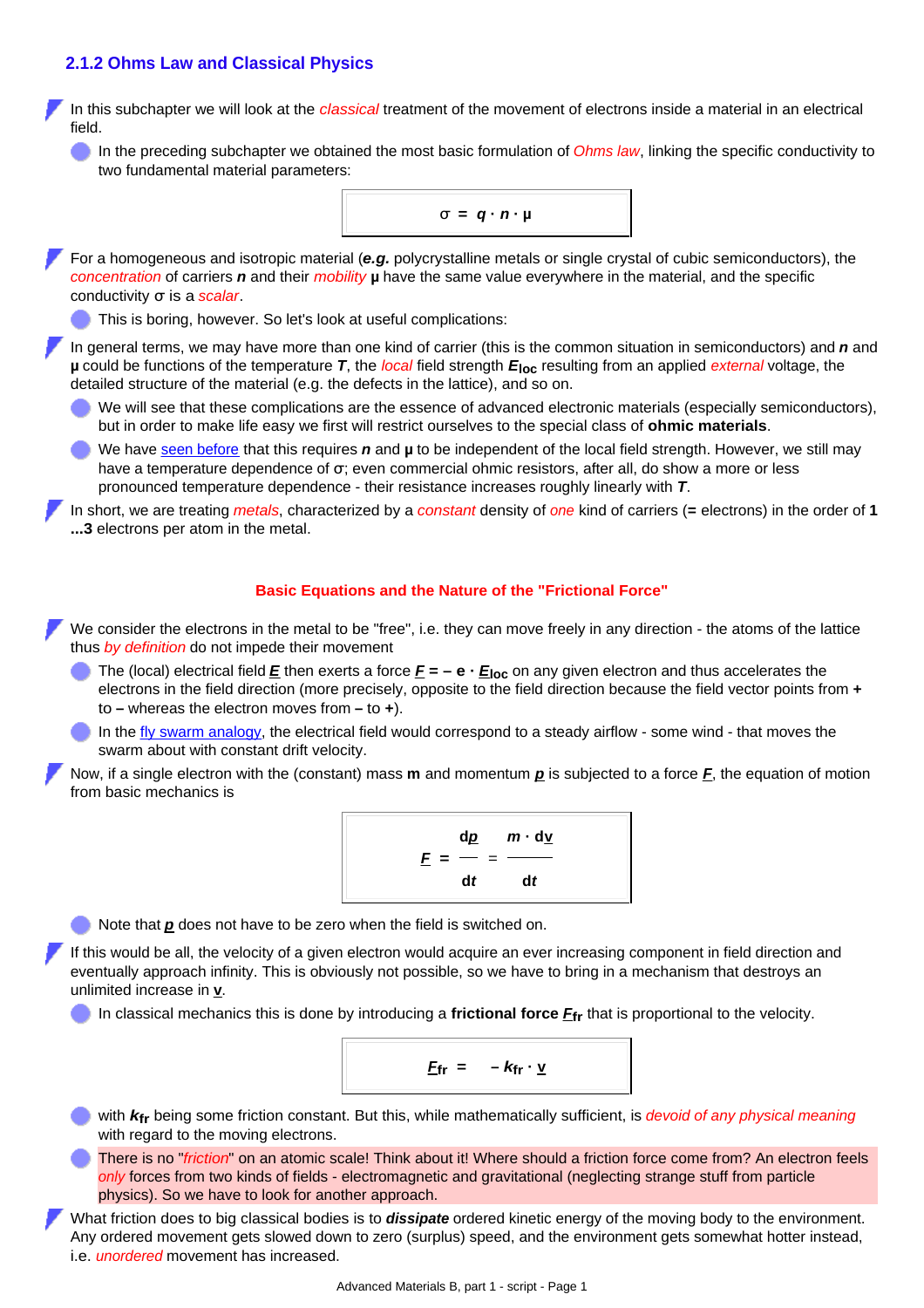This is called **energy dissipation**, and that is what we need: Mechanisms that take kinetic energy away from an electron and "give" it to the crystal at large. The science behind that is called *(Statistical) Thermodynamics* - we have encounterd it before.

The best way to think about this, is to assume that the electron, flying along with increasing velocity, will *hit something else* along its way every now and then; it has a *collision* with something else, it will be **scattered** at something else.

This collision or scattering event will change its *momentum*, i.e. the magnitude and the direction of **v**, and thus also its kinetic energy *E***kin**, which is always given by



In other words, we consider collisions with something else, i.e. other particles (including "pseudo" particles), where the total energy and momentum of all the particles is preserved, but the individual particle looses its "memory" with respect to its velocity before the collision, and starts with a new momentum after every collision.

<span id="page-1-0"></span>What are the "partners" for collisions of an electron, or put in standard language, what are the **scattering mechanisms**? There are several possibilities:

Other *electrons*. While this happens, it is not the important process in most cases. It also does not decrease the energy contained in the electron movement - the losses of some electron are the gains of others.

*[Defects](http://www.tf.uni-kiel.de/matwis/amat/mw1_ge/kap_4/backbone/r4_1_1.html)*, e.g. foreign atoms, point defects or dislocations. This is a more important scattering mechanism and moreover a mechanism where the electron can transfer its surplus energy (obtained through acceleration in the electrical field) to the lattice, which means that the material heats up

*[Phonons](http://www.tf.uni-kiel.de/matwis/amat/mw2_ge/kap_2/advanced/t2_1_1.html)*, i.e. *"quantized" lattice vibrations* traveling through the crystal. *This is the most important scattering mechanism*.

Now that is a bit strange. While we (hopefully) have no problem imagining a crystal lattice with all atoms vibrating merrily, there is no immediate reason to consider these vibrations as being *localized* (whatever this means) and *particlelike*.

You are right - but nevertheless: The lattice vibrations indeed are best described by a bunch of particle-like **phonons** careening through the crystal.

This follows from a quantum mechanical treatment of lattice vibrations. Then it can be shown that these vibrations, which contain the thermal energy of the crystal, are quantized and show typical properties of (quantum) particles: They have a *momentum*, and an *energy* given by **hν** (**h =** Plancks constant, **ν =** frequency of the vibration).

*Phonons* are a first example of "pseudo" particles; but there is no more "pseudo" to phonons than there is to photons.

We will not go into more details here. All we need to know is that a hot crystal has more phonons *and* more energetic phonons than a cold crystal, and treating the interaction of an electron with the lattice vibration as a collision with a phonon gives not only *correct* results, it is the *only* way to get results at all.

At this point comes a crucial insight: It would be far from the truth to assume that only *accelerated* electrons scatter; scattering happens all the time to all the electrons moving randomly about because they all have some thermal energy. Generally, scattering is the mechanism to achieve thermal equilibrium and equidistribution of the energy of the crystal.

If electrons are accelerated in an electrical field and thus gain energy in excess of thermal equilibrium, scattering is the way to transfer this surplus energy to the lattice which then will heat up. If the crystal is heated up from the outside, scattering is the mechanism to turn heat energy contained in lattice vibrations to kinetic energy of the electrons.

Again: Even without an electrical field, scattering is the mechanism to transfer thermal energy from the lattice to the electrons (and back). Generally, scattering is the mechanism to achieve *thermal equilibrium* and equidistribution of the energy of the crystal.

Our free electrons in metals behave very much like a gas in a closed container. They *careen* around with some average velocity that depends on the energy contained in the **electron gas**, which is - in classical terms- a direct [function of the temperature.](http://www.tf.uni-kiel.de/matwis/amat/mw1_ge/kap_5/basics/t5_1_1.html)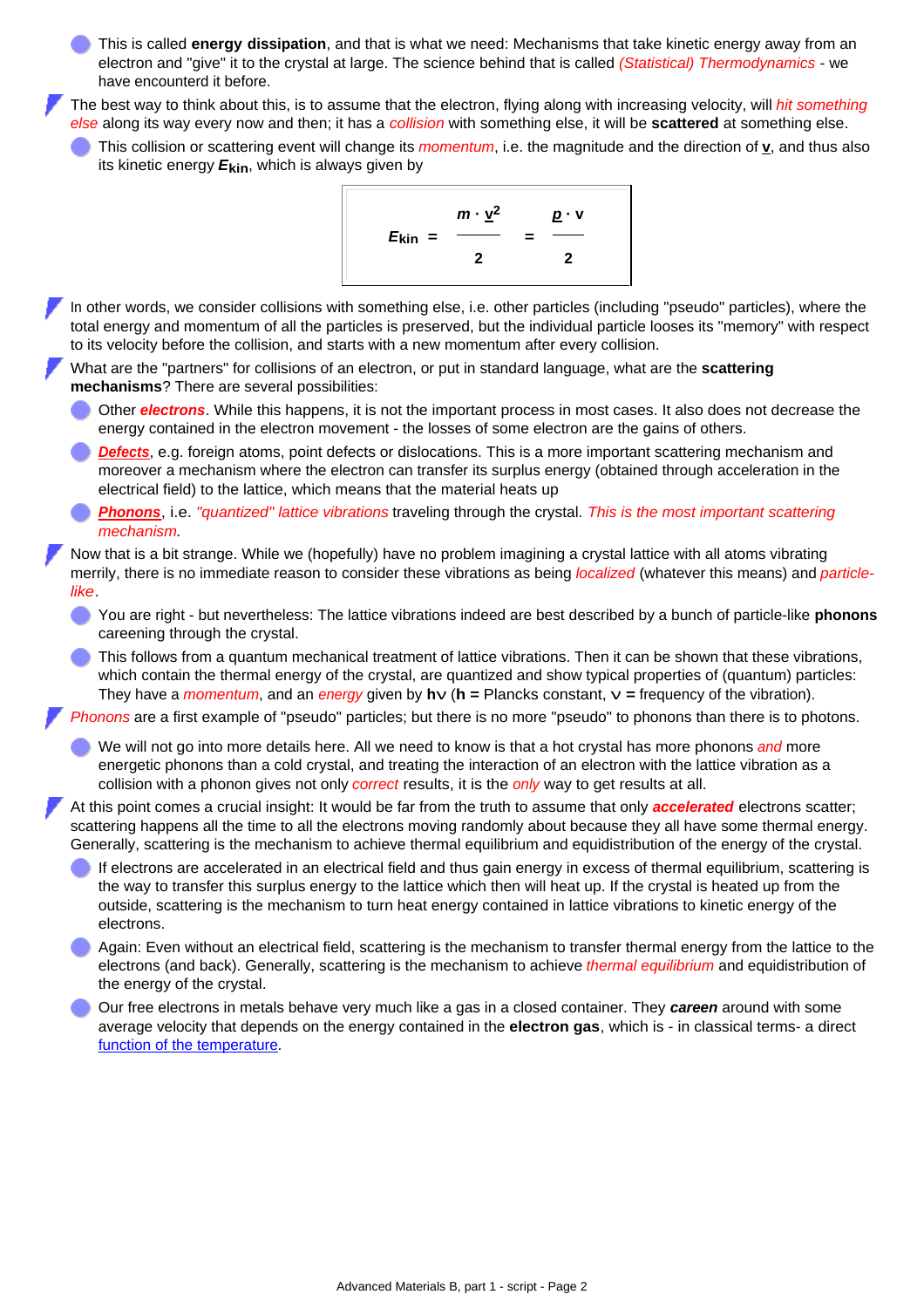## **Averaging over Random Scattering Events**

Lets look at some figures illustrating the scattering processes.



- Shown here is the *magnitude* of the velocity **v ±x** of an electron in *+x* and **–***x* direction *without* an external field. The electron moves with constant velocity until it is scattered, then it continues with some new velocity.
- The scattering processes, though unpredictable at single events, must lead to the averages of the velocity, which is characteristic for the material and its conditions.
- The plural in "average*s*" is intentional: there *are* different averages of the velocity
- Whereas  $\leq \mathbf{v} > = \mathbf{0}$ ,  $\leq \mathbf{v} >$  has a finite value; this is also true for  $\leq \mathbf{v} < \mathbf{v} > = -\leq \mathbf{v}$ **–x>** . Consult the ["fly swarm modul"](http://www.tf.uni-kiel.de/matwis/amat/admat_en/kap_2/basics/b2_1_1.html) if you are unsure about this.

From [classical thermodynamics we know](http://www.tf.uni-kiel.de/matwis/amat/mw1_ge/kap_5/backbone/r5_2_1.html) that the (classical) electron gas in thermal equilibrium with the environment contains the energy *E***kin = (1/2)k***T* per particle and degree of freedom, with *k* **=** Boltzmanns constant and *T* **=** absolute temperature. The three degrees of freedom are the velocities in *x*-, *y*- and *z*-direction, so we must have

$$
E_{\text{kin},x} = \frac{1}{2} \cdot m \cdot \sqrt{x^2} = \frac{1}{2} \cdot kT
$$
  

$$
\sqrt{x^2} = \left(\frac{kT}{m}\right)^{1/2}
$$

<span id="page-2-1"></span>For the other directions we have exactly the same relations, of course. For the total energy we obtain

$$
E_{kin} = \frac{m \cdot \langle v_x^2 \rangle}{2} + \frac{m \cdot \langle v_y^2 \rangle}{2} + \frac{m \cdot \langle v_z^2 \rangle}{2} = \frac{m \cdot \langle v^2 \rangle}{2} = \frac{m \cdot (v_0)^2}{2} = \frac{3kT}{2}
$$

with  $v_0 = \langle v \rangle$ .  $v_0$  is thus the **average velocity of a carrier** careening around in a crystal.

At this point you should stop a moment and think about just how fast those electrons will be careening around at room temperature (**300K**) without plugging numbers in the equation. Got a feeling for it? Probably not. So look at the exercise question (and the solution) [further down!.](#page-6-0)

Now you should stop another moment and become very aware of the fact that this equation is from purely *classical* physics. It is absolutely true for *classical* particles - which electrons are actually not. Electrons obey the [Pauli](http://www.tf.uni-kiel.de/matwis/amat/mw1_ge/kap_2/backbone/r2_1_5.html#pauli prinzip) [principle,](http://www.tf.uni-kiel.de/matwis/amat/mw1_ge/kap_2/backbone/r2_1_5.html#pauli prinzip) i.e. they behave about as non-classical behavior as it is possible. This should make you feel a bit uncomfortable. Maybe the equation from above is not correct for electrons then? Indeed - it isn't. Why, we will see later; also how we can "repair" the situation!

Now lets *turn on an electrical field*. It will accelerate the electrons *between* the collisions. Their velocity in field direction then increases linearly from whatever value it had right after a collision to some larger value right before the next collision.

In our diagram from above this looks like this:

<span id="page-2-0"></span>

- Here we have an electrical field that accelerates electrons in in *x*direction (and "brakes" in **–***x* direction). Between collisions, the electron gains velocity in **+***x*-direction at a constant rate (= identical slope).
- The average velocity in  $+x$  directions,  $\langle v_{+x} \rangle$ , is now larger than in  $-x$ direction, **<v–x>**.
- However, beware of the pitfalls of schematic drawings: For real electrons the difference is very small as we shall see shortly; the slope in the drawing is very exaggerated.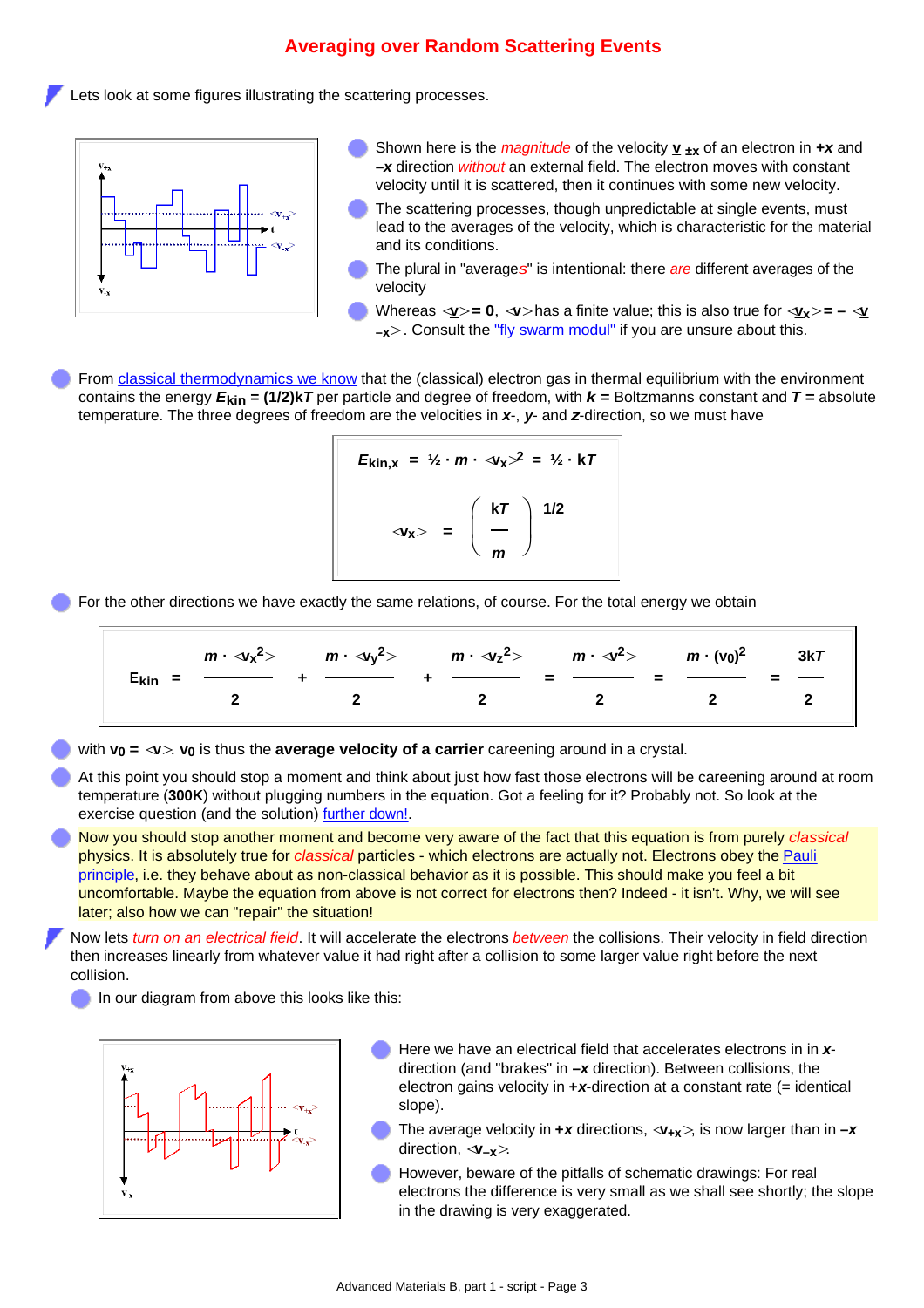The drift velocity is contained in the difference  $\langle \mathbf{v}_{+x} \rangle - \langle \mathbf{v}_{-x} \rangle$ ; it is completely described by the velocity gain between collisions. For obtaining a value, we may neglect the instantaneous velocity right after a scattering event because they average to zero anyway and just plot the *velocity gain* in a simplified picture; always starting from zero after a collision.



- The picture now looks quite simple; but remember that it contains some [not so simple averaging.](http://www.tf.uni-kiel.de/matwis/amat/admat_en/kap_2/basics/b2_1_1.html)
- At this point it is time to define a very meaningful *new* average quantity:
- The *mean time between collisions*, or more conventional, the mean time **τ** for reaching the drift velocity **v** in the simplified diagram. We also call **τ** the **mean scattering time** or just *scattering time* for short.

This is most easily illustrated by simplifying the scattering diagram once more: We simply use just *one* time - the average - for the time that elapses between scattering events and obtain:



- This is the *standard diagram* illustrating the scattering of electrons in a crystal usually found in text books; the definition of the scattering time **τ** is included
- It is highly idealized, if not to say just wrong if you compare it to the correct picture [above.](#page-2-0) Of course, the average velocity of both pictures will give the same value, but that's like saying that the average speed **va** of all real cars driving around in a city is the same as the average speed of ideal model cars all going at **va** all the time.
- Note that **τ** is only *half* of the average time between collisions.

So, while this diagram is not wrong, it is a highly abstract rendering of the underlying processes obtained after several averaging procedures. From this diagram only, no conclusion whatsoever can be drawn as to the average velocities of the electrons without the electrical field!

#### **New Material Parameters and Classical Conductivity**

<span id="page-3-0"></span>With the scattering concept, we now have two new (closely related) material parameters:

- The **mean (scattering) time τ** between two collisions as defined before, and a directly related quantity:
- The **mean free path** *l* between collisions; i.e. the distance travelled by an electron (on average) before it collides with something else and changes its momentum. We have

$$
I = 2\tau \cdot (v_0 + v_D)
$$

Note that **v0** enters the defining equation for *l*, and that we have to take twice the scattering time **τ** because it only refers to half the time between collisions!

After we have come to this point, we now can go on: Using **τ** as a new parameter, we can rewrite Newtons equation from [above](#page-0-0):



It is possible to equate the *differential* quotient with the *difference* quotient, because the velocity change is constant. From this we obtain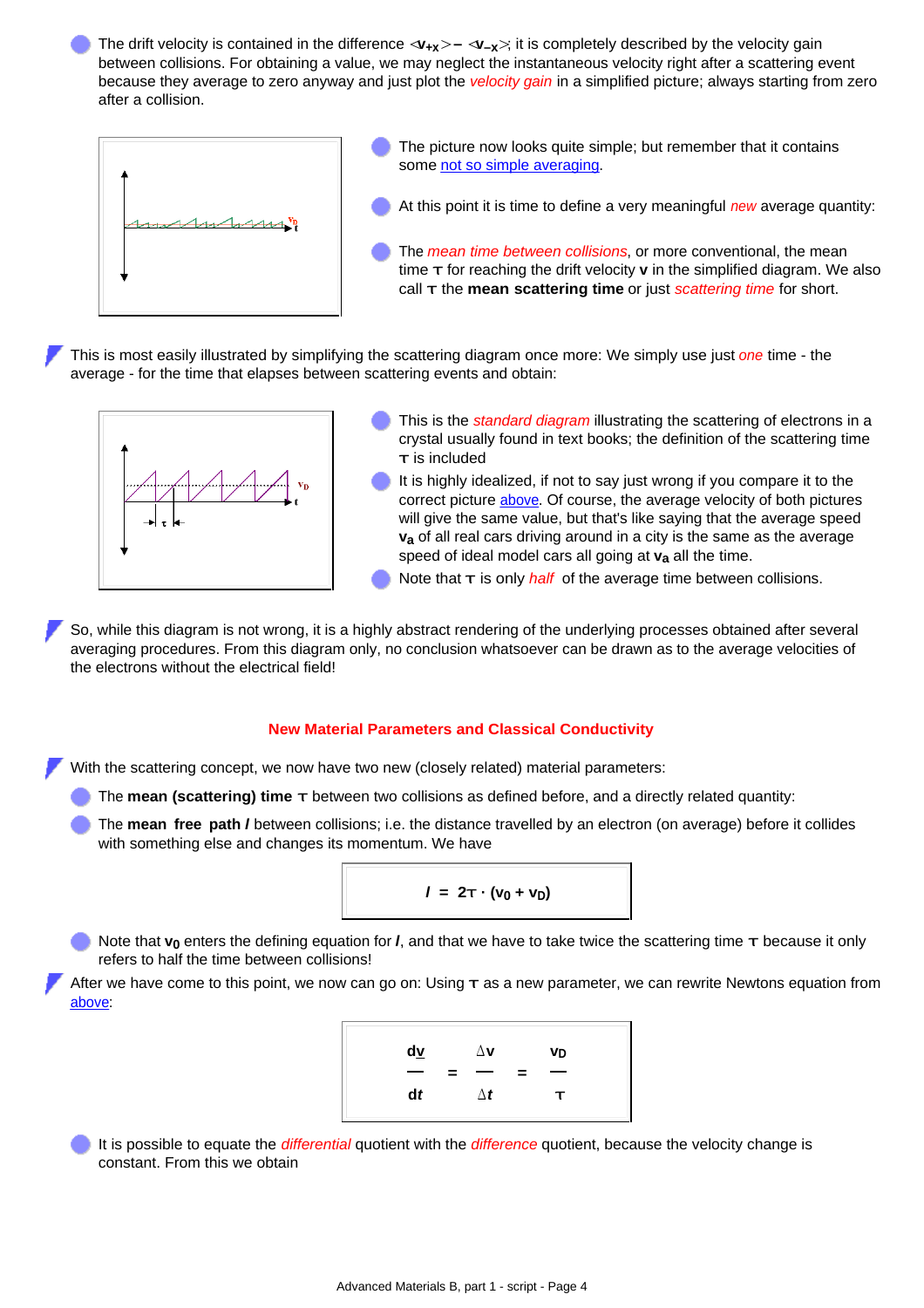$$
\frac{v_D}{T} = -\frac{E \cdot e}{m}
$$
\n
$$
\Rightarrow v_D = -\frac{E \cdot e \cdot T}{m}
$$

<span id="page-4-0"></span>Inserting this equation for  $v_D$  in the old *definition of the current density*  $j = -n \cdot e \cdot v_D$  and invoking the general version of [Ohms law](http://www.tf.uni-kiel.de/matwis/amat/admat_en/kap_2/backbone/r2_1_1.html#_13), *j* **= σ ·** *E*, *yields*

$$
j = \frac{n \cdot e^2 \cdot \tau}{m} \cdot E \quad := \quad \sigma \cdot E
$$

<span id="page-4-1"></span>This gives us the final result



This is the *classical* formula for the conductivity of a classical "electron gas" material; i.e. metals. The conductivity contains the density *n* of the free electrons and their mean scattering time **τ** as material parameters.

We have a [good idea](http://www.tf.uni-kiel.de/matwis/amat/admat_en/kap_2/backbone/r2_1_1.html#_12) about *n*, but we do not yet know **τclass**, the mean *classical* scattering time for classical electrons. However, since we know the **order of magnitude** for the conductivity of metals, we may turn the equation around and use it to calculate the order of magnitude of **τclass**. If you do the exercise farther down, you will see that the result is:

$$
T_{\text{class}} = \frac{\sigma \cdot m}{n \cdot e^2} \approx (10^{-13} \dots 10^{-15}) \text{ sec}
$$

"Obviously" (as stated in many text books), this is a value that is *far too small* and thus the classical approach must be *wrong*. But is it really too small? How can *you* tell without knowing a lot more about electrons in metals? Let's face it: *you can't !!*. So let's look at the *mean free path l* instead. [We have](#page-3-0)

$$
I = 2 \cdot \tau \cdot (v_0 + v_0)
$$
  
and  

$$
(v_0)^2 = \frac{3kT}{m}
$$

The last equation gives us a value  $v_0 \approx 10^4$  m/s at room temperature! Now we need  $v_D$ , and this we can estimate from the equation given [above](#page-4-0) to  $v_D = -E \cdot \tau \cdot e/m \approx 1$  mm/sec, *if* we use the value for  $\tau$  dictated by the measured conductivities. It is much smaller than **v0** and can be safely neglected in calculating *l*.

We thus can rewrite the equation for the conductivity and obtain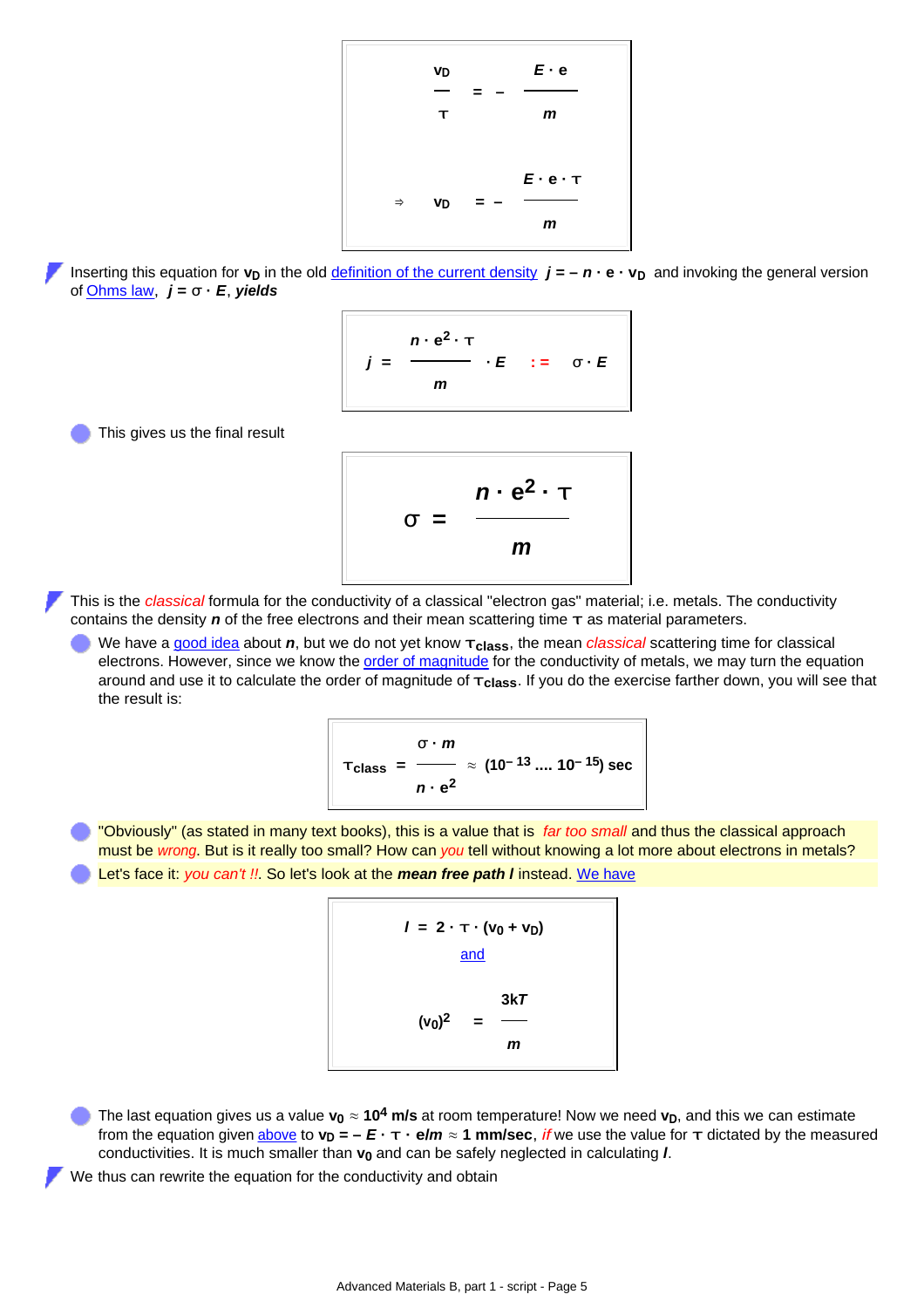

Knowing **σ** from experiments, but not *l*, allows to determine *l*. The smallest possible mean free path *l***min** between collisions (for  $v_D = 0$ ) thus is

$$
I_{\min} = \frac{2 \cdot m \cdot v_0 \cdot \sigma}{n \cdot e^2} = 2 \cdot v_0 \cdot \tau \approx (10^{-1} - 10^1) \text{ nm}
$$

*And this is certainly too small!*.

But before we discuss these results, let's see if they are actually true by doing an exercise:



Now to the important question: *Why* is a mean free path in the order of the size of an atom too small?

- Well, think about the [scattering mechanisms.](#page-1-0) The distance between lattice defects is certainly much larger, and a phonon itself is "larger", too.
- Moreover, consider what happens at temperatures below room temperatures: *l* would become even smaller since **v0** decreases - somehow this makes *no sense*.
- It does not pay to spend more time on this. Whichever way you look at it, whatever tricky devices you introduce to make the approximations better (and physicists have tried very hard!), you will *not* be able to solve the problem: The mean free paths are never even coming close to what they need to be, and the conclusion which we will reach - maybe reluctantly, but unavoidably - must be:



## **Scattering and Mobility**

Somewhere on the way, we have also indirectly found that the **mobility µ** as [defined before](http://www.tf.uni-kiel.de/matwis/amat/admat_en/kap_2/backbone/r2_1_1.html#mobility of carriers) is just another way to look at scattering mechanisms. Let's see why.

All we have to do is to compare the equation for the conductivity [from above](#page-4-1) with the [master equation](http://www.tf.uni-kiel.de/matwis/amat/admat_en/kap_2/backbone/r2_1_2.html#_6) **σ = q · n · µ**.

This gives us immediately